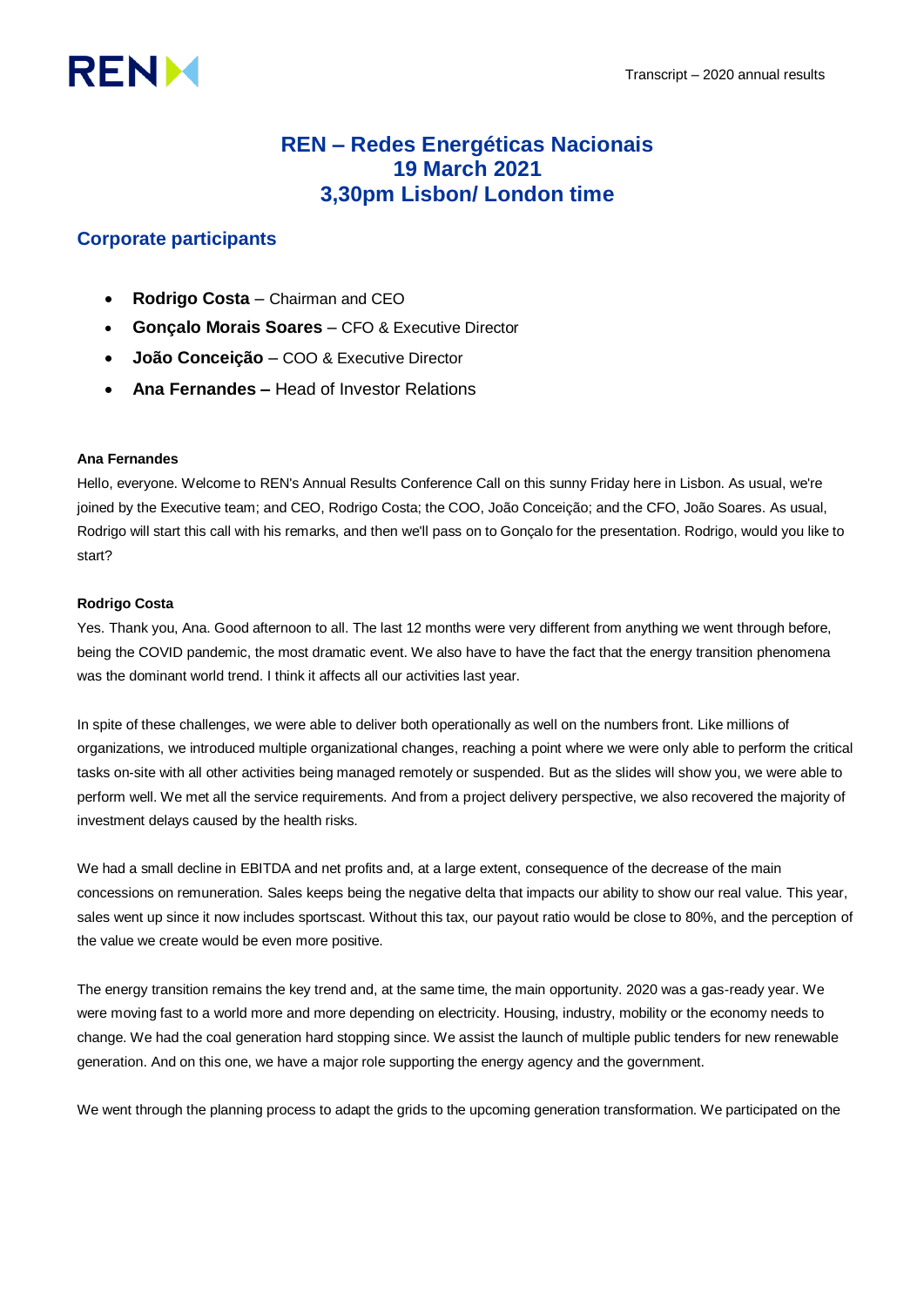

analysis of hydrogen as a complement or as an alternative to natural gas. The ongoing efforts of the network digitalization to deal with the complexity of the new systems and the cybersecurity challenges were also a big part of what we did last year.

Although it is hard to predict the impact we know the energy world will have, I think in 2020, we'll really start paving the way while dealing with the COVID and not losing track of our main mission. This is why we believe 2020 was hard but a good year for us.

And now we are going to the results and with Gonçalo. And after, we will participate on the presentation and that we will be available for -- to address all your questions. Gonçalo?

#### **Gonçalo Morais Soares**

Thank you, Rodrigo. Hi, everybody, and welcome to this call. So if you want to move to Slide #4, I'm just repeating some of the key messages. What we saw this year were results coming in line or slightly above expectations. EBITDA reaching EUR 470.2 million, a decrease of 3.3%. As you know, this is mainly due to, one, the lower RAB remuneration in need of lower rates, lower RAB against the change in the gas regulatory framework. Secondly, there were also some cost pressure that I'll go through. And third, on the opposite side, there was a kind of one-off improvement in one of the expenses that's also allowed to improve, around EUR 7 million at the end of the year, our accounts.

In terms of net profit, they ended up at EUR 109.2 million, also with a positive contribution from financial results. Cost of debt has continued to go down from 2.1% to 1.8%. And we also have a slightly lower effective tax rate, which I will explain, but that is also coming from since second already and other quarters.

In terms of funding, it's important to let you know that we have approved our green finance framework. We are now able to issue green bonds, and we will probably sell in the short term. Service quality has remained high with very low interruption time and with perfect availability rate at the gas business. Renewable sources reached a higher value versus last year, 59%.

And to take you a bit will be through some of the news in the sector in terms of the indicators more from the operating side, on to João Conceição, the COO, who will guide us through the next few slides. João?

#### **João Faria Conceição**

Thanks, Gonçalo, and good afternoon to you all. Going into Slide 5, we have a brief overview of the sector here in Portugal. The most -- the 2 most important plans that have been approved by the policymakers, the government and the regulator, were the National Energy and Climate Plan, which basically reinforced the bets of Portugal on developing renewable integration. We are setting a target to 2030 to have more than 80% of the electricity consumption in the country, all generated from renewable sources. And at the same time, the government has also approved the National Strategy for Hydrogen where it sets some targets, some mandatory targets, namely the incorporation of 10% to 15% of hydrogen into the natural gas network by 2030.

As a response, we tried to adjust our activity to this new reality of the energy transition. One important issue is that we are following all the EU funds opportunities, submitting our projects in order to get grants to develop those projects. One most important submission that we have done is regarding hydrogen and in order to adjust and retrofit our natural gas infrastructure, the pipelines and the underground storage to cope with this 10% to 15% target by 2030.

On the electricity side, we support the launch of the second auction for new solar, which happened in August last year. We have been granted the authorization to develop additional CapEx projects on the network to create the necessary connection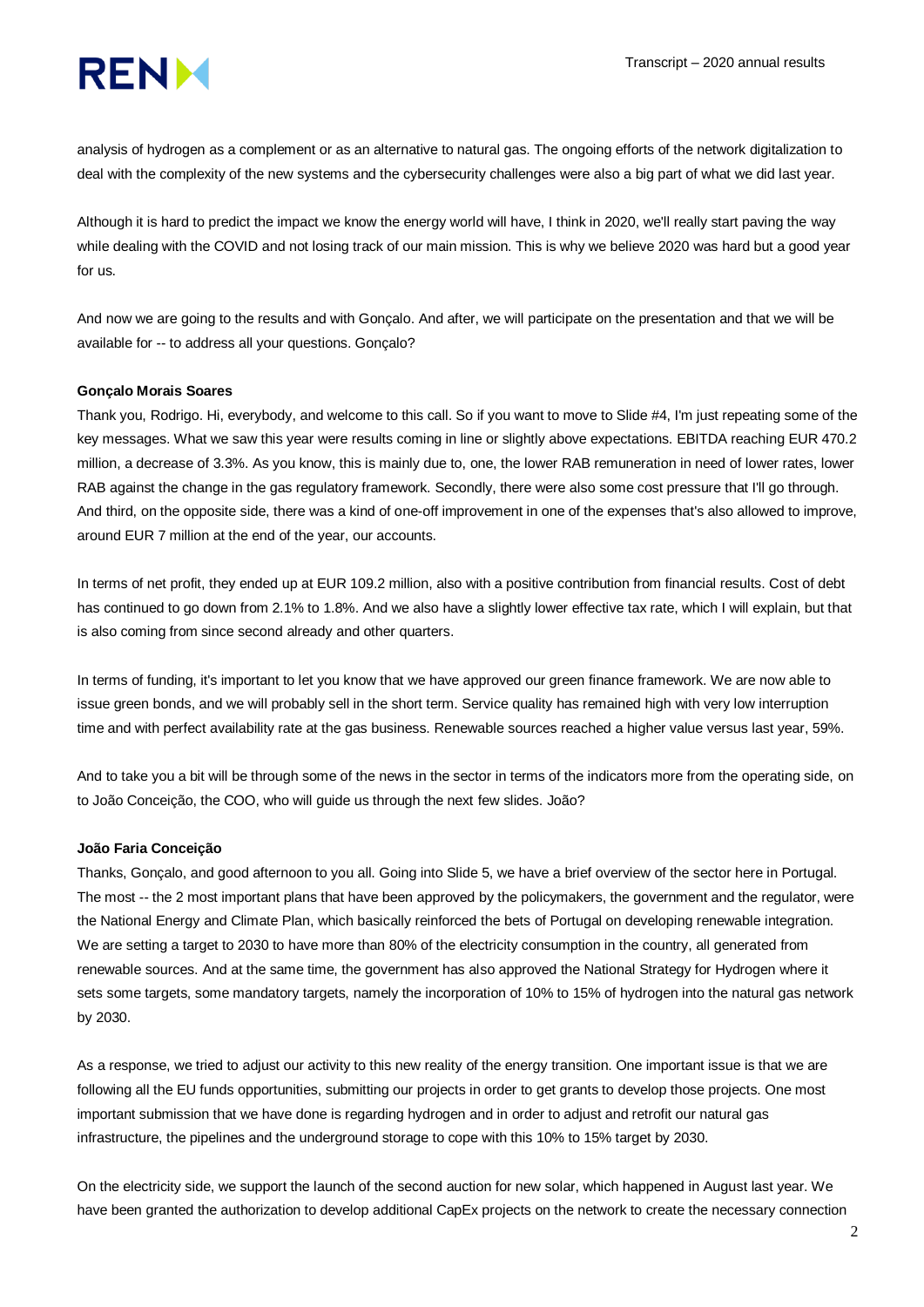

conditions for this capacity. In addition to that, we continue developing the agreements with the solar promoters following the new concept that the government has approved of bilateral agreements with these generators, making them responsible for paying all the necessary improvements on the grid, which, of course, are done by REN.

In terms of the regulation perspective, as you know, 2020 was the first year of the new natural gas period with the adjustments of the parameters. Gonçalo will go into detail on those issues.

Regarding electricity, we were supposed to be starting a new regulatory period last January. But due to this COVID impact, the regulator decided to postpone this new regulatory period, extending the existing one more year. So we will go into a new regulation by the end of 2021.

On the following slide, we have a brief overview of the financial impact of the COVID-19 in our business. Basically, we would highlight 3 different impacts. The first one was as a consequence of the lockdown we had last year, some 2 major projects --CapEx project needs to be suspended during that period. And therefore, we were not able to conclude them by the end of the year as we were forecasting for 2020. However, we are recovering all these delays. And by the end of 2021, we will have these 2 projects into operation.

In terms of OpEx, we had some additional costs, some of them directly related to creating extra health and safety precautions for our people as well as our suppliers, but also in some contributions for community efforts regarding the effort to fight against this COVID-19 pandemic.

Last but not least, as a consequence of the decrease of the consumption both in electricity and natural gas, there was a higher deviation than forecasted in the beginning, which in total in net values, it made an increase of EUR 33.5 million in terms of deviation versus the end of 2019. As following the rules of the regulatory rules, these deviations will be recovered in the next year.

Going forward to Slide 8, you have an overview of what happened in terms of operations and the quality of service. In a nutshell, regarding consumption, as you know, there was a decrease in consumption on the electricity side, about 3%. In the natural gas, we had a decrease in consumption of 1.6. But here, it's important to highlight that the large majority of this decrease in natural gas was due to the industrial consumption as the consumption of gas for electricity generation in the CCTT's power plants actually increased despite all the pandemic constraints.

In terms of quality of service, we keep improving the quality of service. In terms of electricity, we managed to decrease significantly the average interruption time, which was already a very good value, but we made it even better during 2020.

On the natural gas side, in transmission, we managed to have almost 100% availability of our infrastructure. And on the -- our distribution concession port cash, we managed to improve the response -- emergency response with less than 60 minutes. We managed to improve a little bit this indicator that the regulator uses to assess our quality of service.

Last but not least, in terms of the overall consumption of electricity. Due to the fact that 2020 was a little wetter than 2019, there was an increase in electricity generators from hydro plants, and these had a reflection on the overall renewables penetration, which got to the value of almost 59% of the electricity consumed in Portugal last year coming from renewable sources.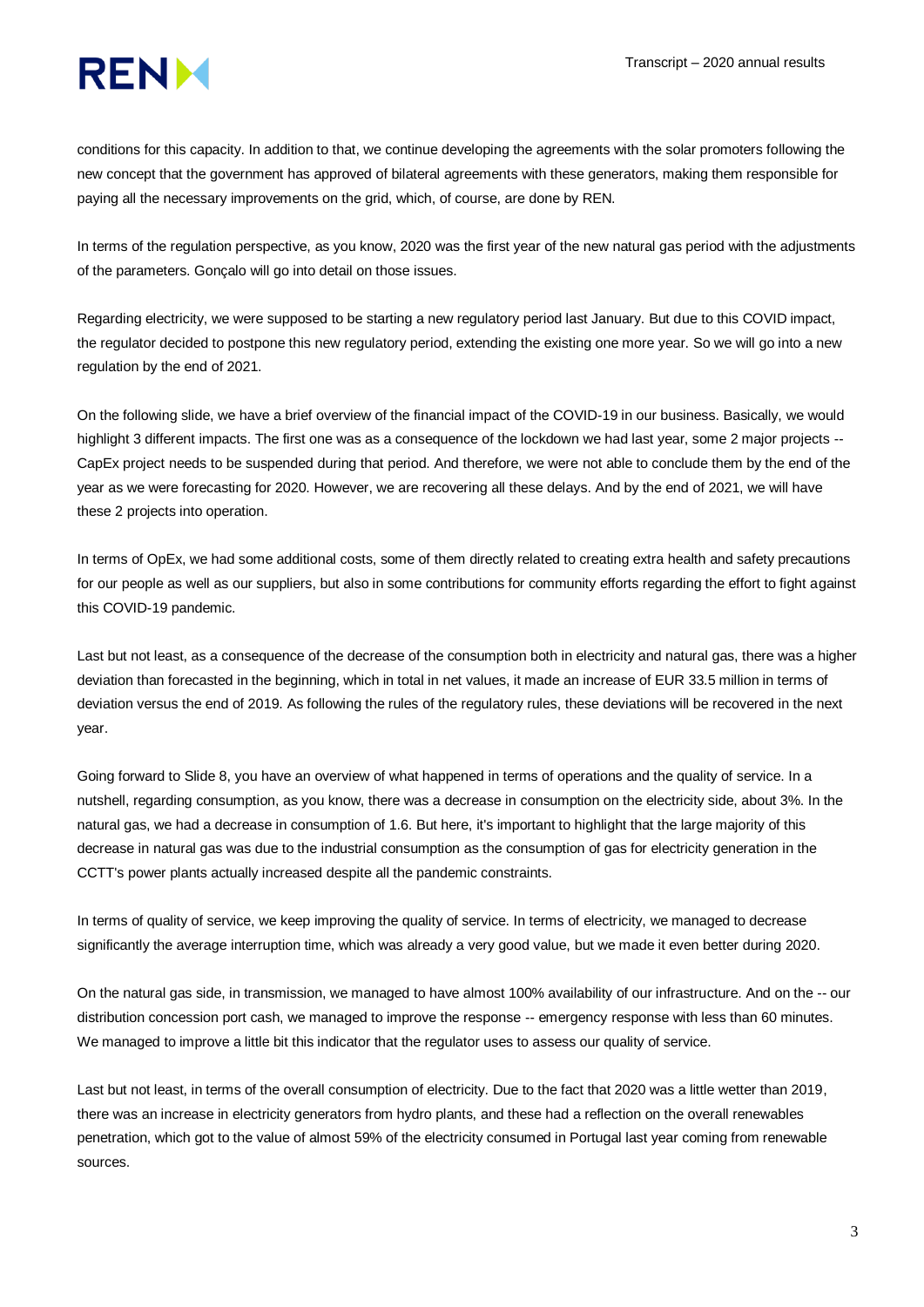

And with this, I give back to Gonçalo.

#### **Gonçalo Morais Soares**

Thanks, João. So looking at Slide #9, it's just the main financial highlights with EBITDA coming out is 3.3%. Financial results also improved, 11%. Net profit because of all of these factors came down 8%. But more than going through this slide, which is just the main highlights, let's move forward so I can give you some detail on how the company did last year.

So looking at Slide 10 and the consolidated view, what you see here is what we explained. So the major impact comes from RAB remuneration, which I'll go through. Then the second one is more OpEx contribution. This is a mix not only of increased costs, but also of decreased effective cost because, as you know, last year, there was mainly the revision of the cost for the gas in the gas framework. So that makes the accessible cost come down also.

On the positive side, we had a contribution, which derived mainly from Transemel. It was not last year. Integrated the full year, only 3 months. And then you have other revenue smaller things, but also -- and the main impact is that REI incentives, that REI incentives that I'll give you through in a little bit more detail in the next slide. So what you can see is that in kind of weight, you see gas coming down a little bit in weight, electricity going up and international also going up a little bit.

So if you go to Slide 11. What you see here on the graph is basically the trend that you've seen in the past. You see that due to the COVID prices that there was this kind of bump in the first half of last year that allowed us to have a slightly higher-thananticipated RoR. But the average yield, you can see, came down quite significantly. So that's reflected in electricity. But in gas, it's also reflected not only because of the trend, but also because of the revision of the framework as we explained before. And so we are almost at the floor in every single one of this rate.

It's also interesting to see that in the electricity one, and if you do the blending, which is how you should look at this. So if you put the incentive in there, the story is a little bit different. You'll see a rate which is actually slightly above 6%. And because of this, namely this incentive of REI, that increased. Let me spend a minute just so going over this because it represents an increase of EUR 7 million for you to understand.

So this is something that relates to the fully depreciated assets. So it's something that is a function of the net asset and gross asset ratio. But then it's defined also based on what kind of quality, if you want, we have on the network. And that derives - and that then makes it a function of 3 different curves that you can attain given what level -- at which level you are. And it depends on 3 main function, which is one is the availability rate, how much the network is available or not; secondly, how much time it is indirect, so the quality of service that operations have; and thirdly, the capacity of interconnection of the network.

So typically, if you fail 2 of these, you get 0. If you get the 2 first ones, which is the availability and the time interruption, which is basically the quality, you are on the middle curve, which is the 25 million, which we usually have. If you achieve all 3 and exceed the capacity of interconnection above a certain value, which is 27%, you can go to the left curve. This year in concrete, and that was not the case in the past year, but this year in reality, that happens. So we attained the interconnection number came to 27.8%, so we were able to go to the next level of the curve.

Also to manage a little bit expectations, this is not something that you should expect to be repeating last year. Our, I'd say, normal expectation is that we would be around the 25 million. But -- so this was, I'd say, an exceptional and a one-off kind of number in terms of this incentive, okay?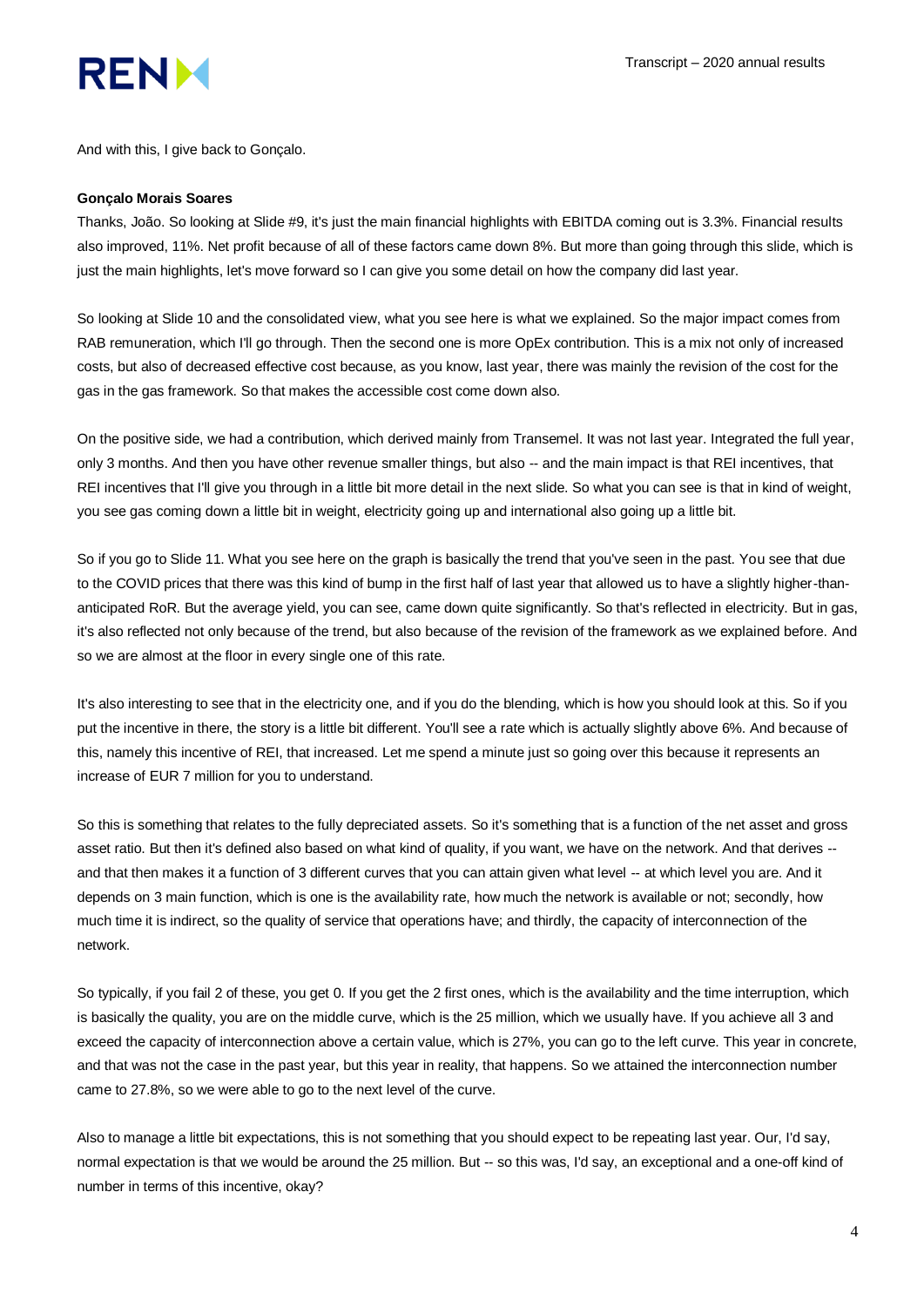

So moving to Slide #12. You have the dynamic in terms of CapEx and transfers to RAB. So I think that our investment areas give an amazing job being able to recuperate almost all of the delay that they have due to those stoppages in the pandemic. Bear in mind that at the end of the year, although we did not stop to work, there were still already other constraints present to the team. And we were able to recuperate and have a CapEx, which is below last year, but almost in line with last year.

Nevertheless, in terms of transfers to RAB, that was not possible. And because there's basically 2 main projects, one which is the Castelo Branco-Fundão, the line in the substation, it represents more than EUR 40 million. The other one is (inaudible), which also represents around EUR 30 million. And only those 2 projects were EUR 70 million. As you can see, it's on top of the EUR 8 million, you have of EUR 70 million, it will be a completely different picture in terms of RAB. But that was not possible to completely compress the delay at the end of the year of those 2 months that we have to stop, okay?

You see that impact on Slide 13. So that's why you see all of these drops in terms of all of the components of the asset. Normally, you have electricity with premium going up into last year. That was not the case because of this, okay? So this was clearly an impact of those delays. It is also interesting to see that in electricity with premium and without premium, the decrease is around EUR 61 million. And if we only look at those EUR 71 million of those 2 projects that could have been concluded, if we do not have this, I think we could be looking at a completely different picture for electricity, which has been what we've been saying is happening due to this decarbonization process ongoing in Portugal, which is driving CapEx, mainly in electricity.

Going to Slide #14. So this is looking at the return on RAB. So all of them is basically, the tendency is negative impact in the rate of return due to lower rates, mainly in gas because of the revision of the framework and also negative impact in terms of asset base, mainly in electricity because of those delays that I spoke to you about, okay? Overall, in terms of how they contribute to EBITDA, what you see is a slight increase of electricity from 53% to 64% and a slight decrease of gas from 34% to 32%.

Slide #15 and looking at our cost. So here, you can see that costs went up by EUR 3.7 million. Most of that increase in core costs comes from core external costs, and almost all of them come from base to relating to forest cleaning. This is something that we not only reinforced, but we anticipated this year. So -- and it is both a mix of volume and of price because there were changes in legislation, and not only this. Everybody in Portugal and REN also have to increase the volume, but all of the companies that are within this space are -- did not multiply. And so the price for these services went up quite a bit, and that's why the growth relative to '18 is so large. We should -- and just to give you an idea, we should not expect this value to remain. We should expect that in '21, this should come down a little bit.

Then you have some COVID-related costs that impact negatively, around EUR 1 million, and you have a positive impact from electricity costs in the terminal. This is not due to lower activity. For instance, the number of ships were 62 versus 64. So the activity is basically the sign, the quantity, frankly, basically, because at the terminal, the price of electricity is driven by the wholesale price of electricity that on average last year was 39% lower than in 2019, okay?

In terms of personnel, nothing unusual, very stable costs. We increased 9 people last year here in Portugal, 4 people in Chile, but personnel costs were pretty stable along the way. So I would say that is the major explanation.

If you look at noncore, and just to give you also a brief comment, these increases come basically from this interconnection or cross-border costs. It relates to both import and export activity that you have, and that explains most of it. But it also comes from, for instance, the crossover increased -- slightly increased around 4%, which represents EUR 400,000. And there's other costs relating to other pan-European project where we are -- where we have to participate by legal obligation like [Correo do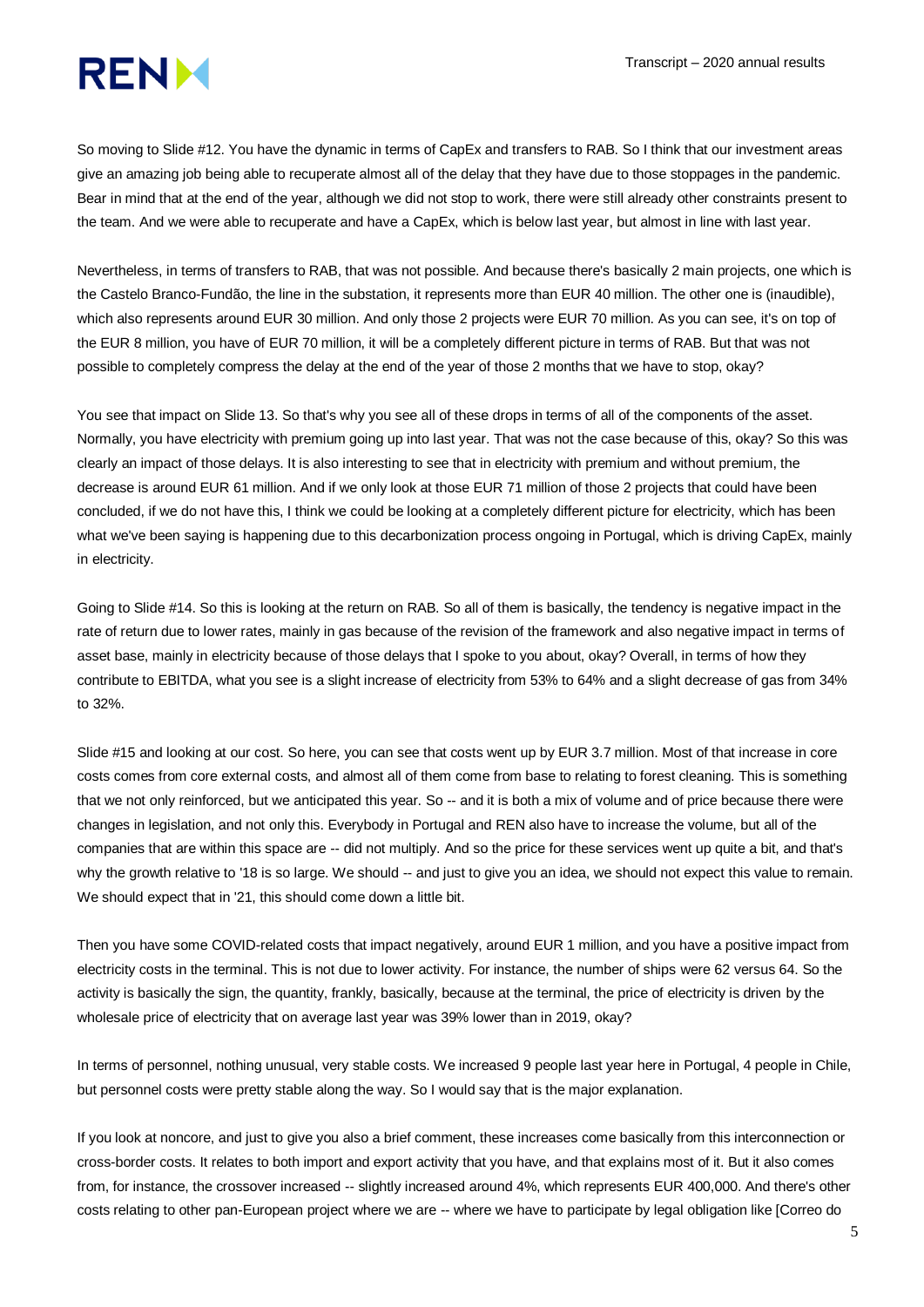

Tejados] that also contribute here, but these are completely pass-through and most of the legal obligations that we have.

Slide 16, just looking at the international business. What you can see is that it now comes for around 3% of our EBITDA. It was 2% previously. So it grew a little bit. Electrogas on the bottom, the gas business, very, very stable. So the dynamic with imports from Argentina stabilized. We were able to increase a little bit the take-or-pay revenue. And actually, the gas outlook in Chile is not in the next year. So that -- I'd say that stability for Electrogas is the name of the game.

In terms of Transemel. There was, I'd say, versus '19 already, we knew that there would be a negative impact because it had around EUR 3 million that were nonrecurrent in the 2019 accounts, was an indemnity and some accounts that we had to regularize with CGE, with Acela. But at the same time, we're going to be compensating, buying new projects. But the reality is that there in Chile, we also had the impact of the COVID crisis, and that also had an impact of around EUR 2.53 million of revenue relating to that. Here, we have this compensation that then came from higher record return in Chile that does not happen.

Also to give you a feeling that there in that area, although this was delayed, we are recuperating this year. As in Portugal, we are recuperating this delay. And in Chile, there is a little bit of a CapEx upside. There are also other organic projects that will come online along the way and that were not fully captured in our expectations.

Moving to Slide 17. In depreciation, no major comments apart of the fact that there is an increase relating to the inclusion of Transemel. In terms of financial results, this was due to our -- this improvement was due to our permanent refinancing. So that allowed us to decrease 27 basis points, the average cost of funding, to 1.10%. We also have slightly higher dividends, but it was mostly driven by funding. I will come back to the funding part in a minute.

Looking at that is what you can see is the dynamic that we said before. So on one side, we are saying higher level because of this inclusion of Portgás. It accounts for plus EUR 4 million, EUR 4.1 million. On the other side, we have some issues that we were dealing with the tax authorities in courts that we won and provided us with EUR 5.6 million of profit that may be effective tax rates come down to 24.6% versus 27.7% if we exclude the partial levy from the equation.

So in Slide 19, everything is kind of in one picture. You have this negative impact of EBIT, so the financial results improved a little bit. Depreciation comes back. It's always the mirror of what happened in EBITDA. Sales, especially there, we also have an adversive impact and the income tax, although a one-off. On one side then because we had lower results, there's a positive impact in terms of how you look at net income, and so we come to this EUR 109.2 million figure.

Slide 19 and talking a little bit about funding. What you saw was this decrease in net debt, so it decreased 3%, EUR 84 million. Is -- and this is despite the fact that, as João already explained, we have a small increase in the tariff deviation, mostly due to that issue around electricity consumption and other issues, but mostly around that. You can also see that there is a positive impact at the end of around EUR 30 million. It's mostly related to subsidy. Most of it is related to the fact that, if you remember, we have a major project (inaudible) than in '19. And part of it is subsidized, and we received a EUR 26 million amount that is reflected here in our cash flow and effective qualities.

And so in terms of the debt maturity, you see that there is an amount that we have to refinance this year, okay? And this is why we are going to make a bond issue in the short term. We have the green finance framework approved. We did a roadshow that went very well and on the roadshow some time ago. So as you know, I cannot give you specifics in terms of amount or exact date, but it should be in the short term. We normally always issue between 7 and 10 years. So there should be no surprises around that, okay? So -- and this is basically to refinance the bonds that matures in 2023. And because of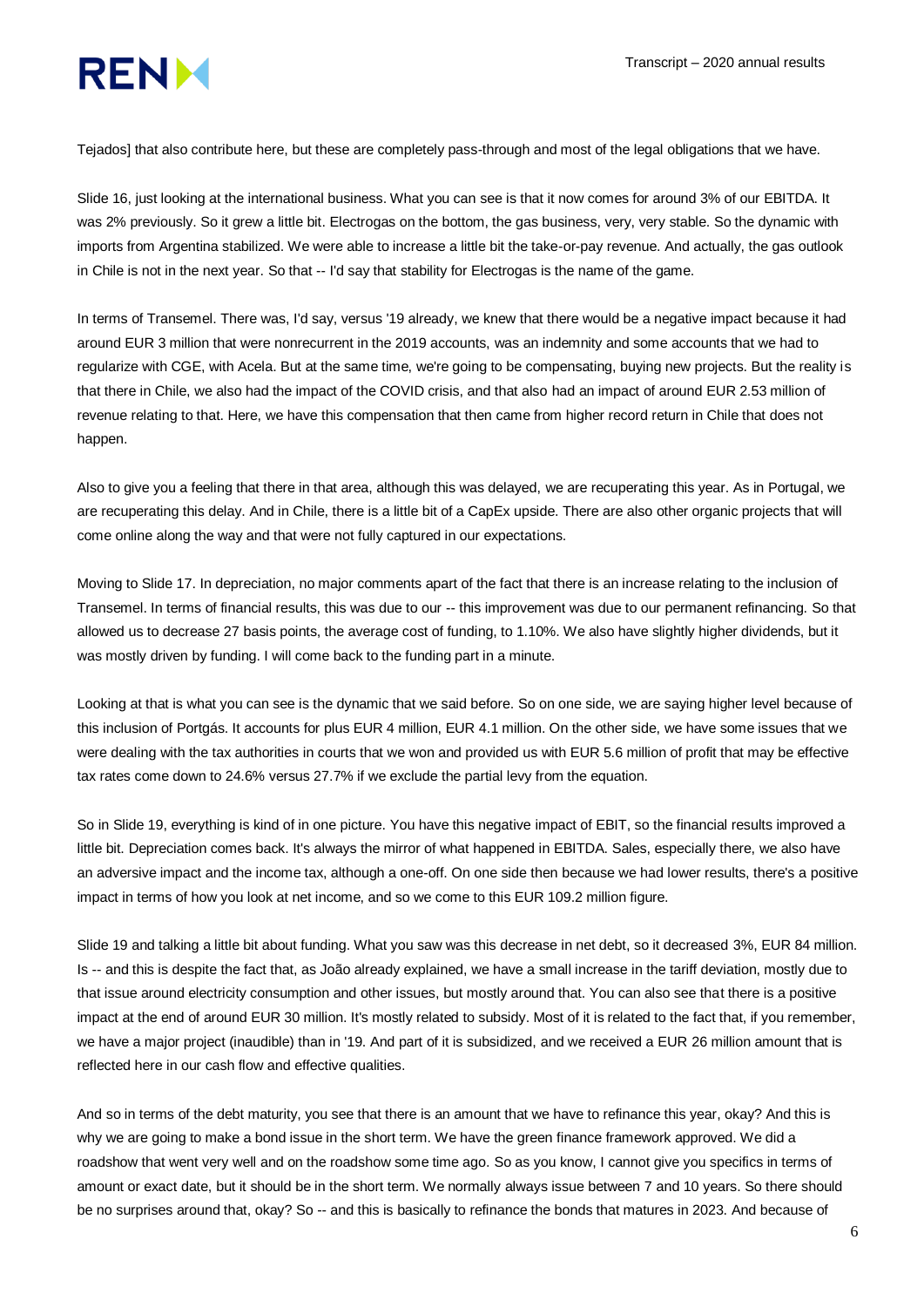# **RENM**

liquidity reasons, we have to have those more than 2 years in advanced refinancing. So we are doing that refinancing this year. We do not expect any major impact in cost that comes from debt refinancing. And we are only going to repay that 1.75 coupon. Our debt one that we issued in 2016, we only operate in 2023. So that's when you'll see the major impact comes from the refinancing of this one. But it will have an impact in maturity, that will probably come back closer to the EUR 4 million that we normally have.

Slide 20 just gives you an idea of how stock evolves. So although we continue to give out a good dividend yield and a good TSR in both last year, and historically, it was a year slightly tougher also because of COVID, but slightly tougher, mainly at the end of the year. But now we have, I'd say, mostly by recommendations, and we will see how this evolves in the coming time.

Just moving to Part #3, which -- and since we are now finalizing the 3 years of the strategic plan, just to give you some ideas of how we did. And so we have 3 major, I'd say, access of strategy, one of the operational excellence and core business consolidation. We -- I think we fulfilled that. Very high service quality levels. We executed on energy transition, and you saw the CapEx domestically grow.

In terms of disciplined growth, we also delivered. So we were careful, but we did the Transemel acquisition, and we are now integrating it with -- very carefully. And in times, we're in solid financials. We've kept this investment credit metrics, and we try to maintain always a robust financial structure.

In Slide 23, looking at each of the public numbers that we have put out, we were able to deliver on all of them. EBITDA we deliver on average, not only every year, but on average, we delivered with our interval. Same thing for net profit, we delivered on average with every -- with this indicator. We only sell less this year, but it's almost at the level. And on average, we clearly were able to achieve. Net debt, we believe that every single year, and we delivered on average. Also in domestic CapEx, we're much above what we have anticipated at the business plan execution.

So Slide 24, just to give you a feel of 2021. So I'd say that we are in domestically recuperating these delays that we sell and that we were going to recuperate at the beginning of the year. Those small deviation that we referred to last year should be recuperated in 2022. Also, as you know, this is a year of regulatory review for electricity. João and his team have not started yet discussions with the regulator, but this is going to follow the normal kind of timing, and we will only have news for you after the summer. International footprint, we'll be focusing on integrating Transemel, which should be done in the next few months if that's powerful.

In terms of interest, so we will continue to maintain very -- and being committed to very strong investment-grade credit metrics. As you know, we don't have a specific debt target we have. We are very strongly committed to have these credit metrics. We just concluded that framework for green bond, and we will be issuing that trend to be ARPU. Just to give you one thing and one update. So we are going to update the strategy plan this year, and we will announce that on the second quarter. And for Rodrigo, if you take that data, we'll do it all, okay?

So with this and going to sustainability, I'll pass it to Rodrigo.

#### **Rodrigo Costa**

Okay. Just a quick comment on the topic that it's now in the agenda that basically every organization, which is ESG. We have been working in a lot of different activities since a few years. Now we will become more and more visible in terms of what we have been doing and what we want to do. I think we already covered some of the things that are important that we are doing, including the green bond issue. And basically, you have here some of the marks we already got. I think we are making a lot of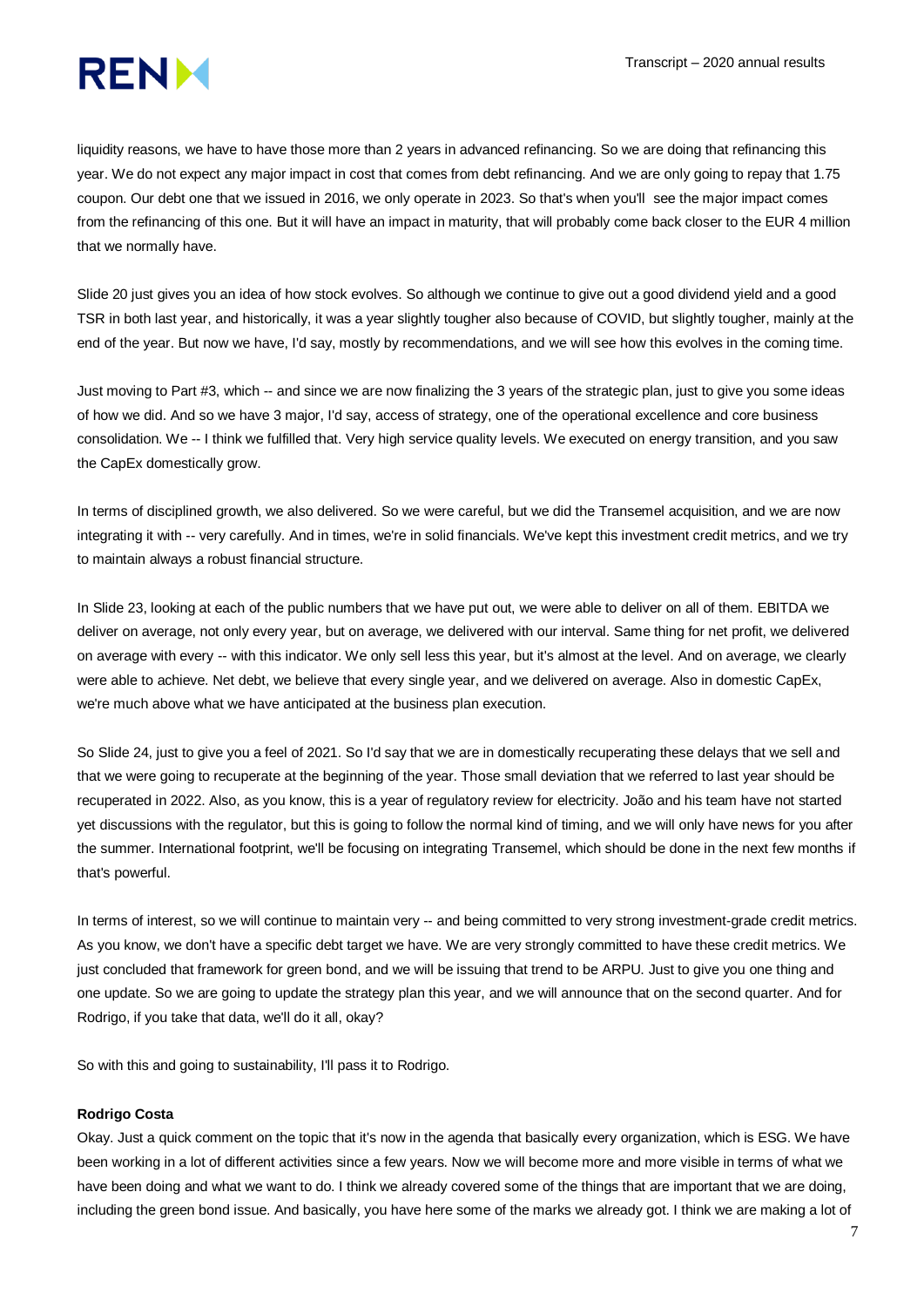

progress in terms of gender equality. REN is perceived as a same opportunity company in terms of gender. We keep investing a lot in the training of our people. Of course, this year was especially challenging in terms of keeping up with all the work we were doing before. But I think we managed to deliver very well.

We are doing a very, very big effort in terms of, let's say, forest preservation because -- not only because of the huge fires we had in the past years we increased our activity, but it's something we know how to do it. And we have very ambitious goals, all aligned with United Nation's development goals -- sustainable development goals.

And then we have a series of programs that we've been developing in Portugal in many years. Our REN award, it's a scientific award that is the oldest scientific award in Portugal and probably the largest. We have a few others also that are directed to reward community initiatives, which we really enjoy doing. We have several programs, where we have our own employees helping the communities where we are integrated.

And in terms of governance and ethics, we keep doing a big effort in terms of not just the transparency of the operation of our Board, but a little bit about everything we do end-to-end. And again, this is something now -- every company is becoming more visible with the initiatives on ESG, and we will not be an exception. And when we present the next period initiatives, I think we will share a little bit more about what we are planning to do in the next few years.

And now we move just a quick note on the hydrogen and João?

#### **João Faria Conceição**

Thanks, Rodrigo. Just to brief you on the hydrogen side, additional information what we presented so far. So as you know, there is this IPCEI call of interest launched by the Portuguese government. This covers the whole value chain for hydrogen from renewables, generation of electricity, hydrogen production, transport of hydrogen storage and supply, et cetera. We - due to our focus in our activities. We are looking all the activities related to our core business and to our duties of transmission and distribution operator, and we will focus on those in what concerns to hydrogen as well.

We are also participating, in fact, we were a founding member of a new collaborative lab that is focused on all the issues related to hydrogen. It's called the Hylab, and we are participating on this lab with 20 other companies.

And as I mentioned in the beginning, we launched our application for the EU innovation funds in order to have grants for the retrofitting of our infrastructure in terms of transmission and storage in the natural gas system. We are actually now assessing in terms of prospects for the near future. And in the Strategy Day, we are planning to present you a more detailed view on this hydrogen issue.

### **Rodrigo Costa**

Just to finish, I'm sure you are well aware, some of you already heard about the announcements we did yesterday. We are going to propose to the general shareholder meeting a dividend of 17.1%, exactly the same as the past few years, in line with what was the expectations we basically had given to the market. And as Gonçalo said in the beginning, we are going to announce our new strategy on May 14. We are planning to -- it is going to be, of course, a virtual event. We'll probably do it from here.

And we look forward now to your questions. We will be all available to address them. Thank you.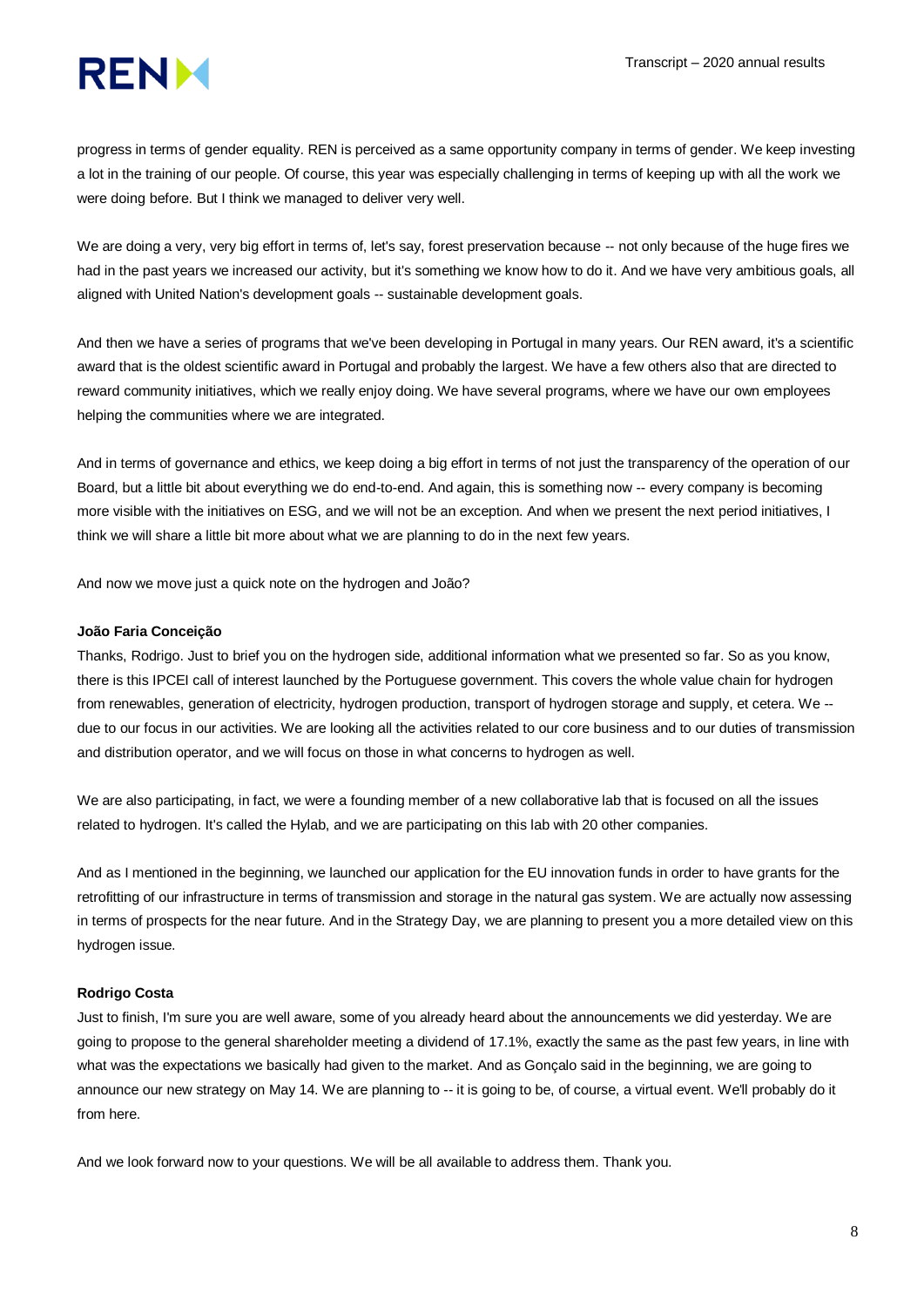

## **Q&A**

#### **Ignacio Domenech** – JB Capital Markets - Analyst *-*

I have 3 actually. So my first question is related to the international business in Chile with the Transemel and Electrogas. I was wondering if you could provide a rough figure for the expected EBITDA contribution in 2021, 2022. Any contribution to CapEx would be released for Q2?

Then my second question is related to the delay arising from COVID-19 on the impact in the investment execution in 2020. Should we expect that we'll recover in 2021? Or could we achieve towards 2022?

And lastly, I was wondering if you could pro add an update on the expected evolution of the special LNG pact in Portugal.

#### **Gonçalo Morais Soares**

Ignacio, relative to your first question, I mean we don't give out specific numbers in terms of outlook. So I gave you an outlook. We don't expect any surprise. There are -- what you should see is that the Transemel EBITDA should go up, given that we are concluding CapEx. So as they come online, it will increase the revenues of Transemel in 2021. And in Electrogas, you should see much stability. So -- but that gives you kind of a little bit of a flavor, but I cannot give you very specific answer, okay?

#### **Rodrigo Costa**

On the other 2 questions, the COVID-19 impact. As Gonçalo said in the beginning, we had the impact we mentioned, and we expect the full recovery will happen during this year. We are not anticipating any issue, and we believe that the worst situation is behind us. And the country is now getting into much better shape, and we just need to make sure that we don't go back to where we were a couple of months ago.

In terms of the test process, we are still with the Hess process, we are still with the process. We are not seeing any major change for the time being. Since the first day we spoke about Hess, we knew it was going to be slow, the court case. It is slow. And the only thing that by now, we would expect that sales would start to go away, it should have started to go away. We will remain hopeful that, that will happen. But we know how the system operates, it takes time. And it's something that really affects our accounts, and we keep the pressure. We have -- we are committed to the case. And yes, we have to be patient because we are not on the driving seat in this topic.

#### **António Seladas -** A|S Independent Research - Analyst

One question for me, it relates with the dividend policy. So your dividend is -- your payout ratio before the tax is below 100%. And after the tax, the extraordinary tax is above 100%. So my question is, how sustainable the current situation is? So how comfortable do you feel about -- you keep paying this dividend, even that it will be above the net income, assuming that the extraordinary tax will be here for the coming years. So I don't know if you can share with us your thoughts about it.

#### **Rodrigo Costa**

To your very last comment, we cannot share. We have been always extremely careful in the way we disclose information. We will have a Capital Markets Day coming in May. And any news, we will share. It will happen on that precise date.

Concerning what we have been doing, what we decided to propose this year, we believe what we are proposing is absolutely in line with what the company can afford to do it, and we feel comfortable. And if we would think otherwise, we would not be proposing this number. It's -- of the payout ratio, of course, it is a little bit, not too much. And it is, and we are dealing with this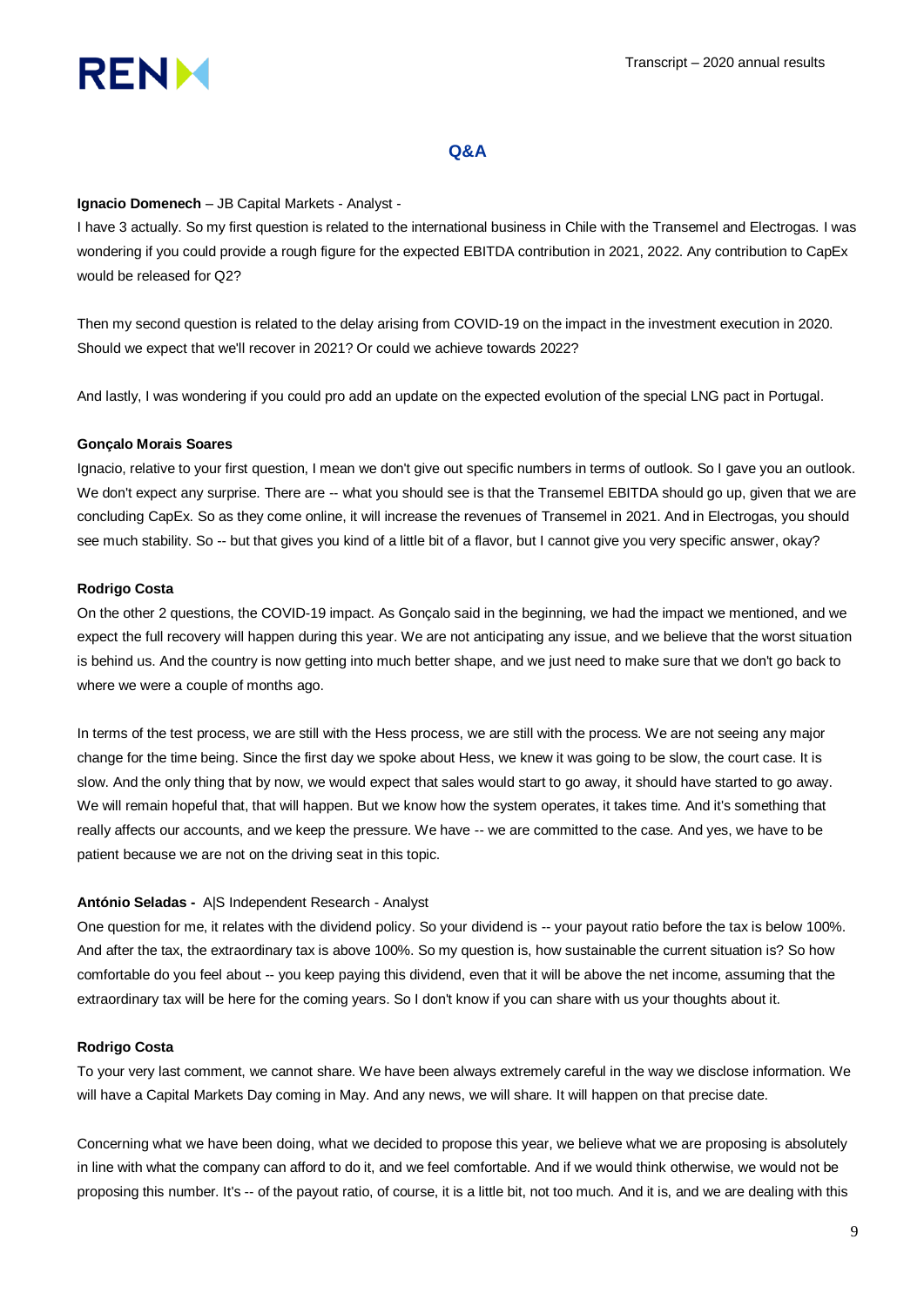super high tax system. And as we have been commenting, we have a very strong free cash flow. We have the necessary reserves, and I think it's just fine to do it.

#### **Fernando Garcia -** RBC Capital Markets, Research Division - Analyst

Actually, Fernando Garcia. So coming back to the extraordinary tax. So I think that here the, let's say, more resonant scenario is probably looking to a gradual evolution of the extraordinary tax in line with the evolution of the tariff deficit. So I wanted to know how is this process going in the negotiations with the government if we have to wait until to see what is the evolution of the tariff deficit in the electricity sector in the -- at the end of 2021 to know what is happening, and together with the negotiation of the '22 budget to know what could be the evolution of that. So that is my first question.

And then the second question is on hydrogen. There, obviously, hydrogen, at the moment, implies a higher cost. I wanted to know how are the negotiations in Portugal. Who is going to be paying this over cost? If it's going to be through European funds or Portuguese consumers has to pay a part? So you want -- you can tell me how is the process regarding this other cost payment.

#### **Rodrigo Costa**

Well, thank you for the question, Fernando. Well, in fact, in both questions, you mentioned the word negotiations with government. When we deal with the government, we don't disclose what we talk. And to be honest, neither we have negotiations going on with the -- on the tax front, neither on the hydrogen. We basically are (inaudible).

And on the extraordinary tax, we know the public information. We know what it is in the budget for this year, and they didn't remove the tax or they introduce any decline yet. We are -- as I said before, today, we are hopeful that they will do something, but we were also -- all 4, 6 years ago, and it didn't happen until now. We believe that the government is going to deliver on their commitment. And as you said, the commitment of decreasing the tax in function also of the decrease of the tariff deficit. And if you ask me if they are going to deliver on that, that's my assumption. And the more time goes by, the more conviction I have that they have to do something. It's kind of the frustration is higher for sure, but at the same time, the hopes that we are reaching a point where things will change, it's also coming to that point.

On H2O, as I said, this is -- the hydrogen discussion is -- it's at different stages depending on the country. You do the analysis. If you look to Spain to Portugal to Italy to France to Germany to U.K. to Australia, you have very, very different approaches. Some governments are more enthusiastic, some are less enthusiastic. We have a problem to solve. The energy transition as I mentioned in the beginning, it's a big challenge for all of us. And now I think we are trying -- all the industry is trying to see if hydrogen can be a key solution, a partial solution. For sure, it's going to be there. For sure, it's going to help on the energy transition. Now the question is how.

You touch a point that is very critical on this equation, which is the price of hydrogen will be a consequence of the price of electricity supplied to produce hydrogen, and I think we have a few questions. The governments are working hard on trying to figure out how much they are going to invest, how they will be financing this effort. But we are at the moment where we do not have too many assets. We are involved in the discussions. It's not really negotiations. At this point, I would call them really studies, and we are very committed to this study. We know, as João Conceição mentioned, we know what kind of role we can play on the long term. And on the short term, we know that to incorporate 5%, 10% in the investment will be minor. But if we start talking about 2025, they will get bigger and bigger. And we will need storage, and we will need -- we need to make sure that we can do the transportation at the high-pressure hydrogen.

And one thing we know, our role will be the role that is designed in our concessions today. Our concessions will allow us to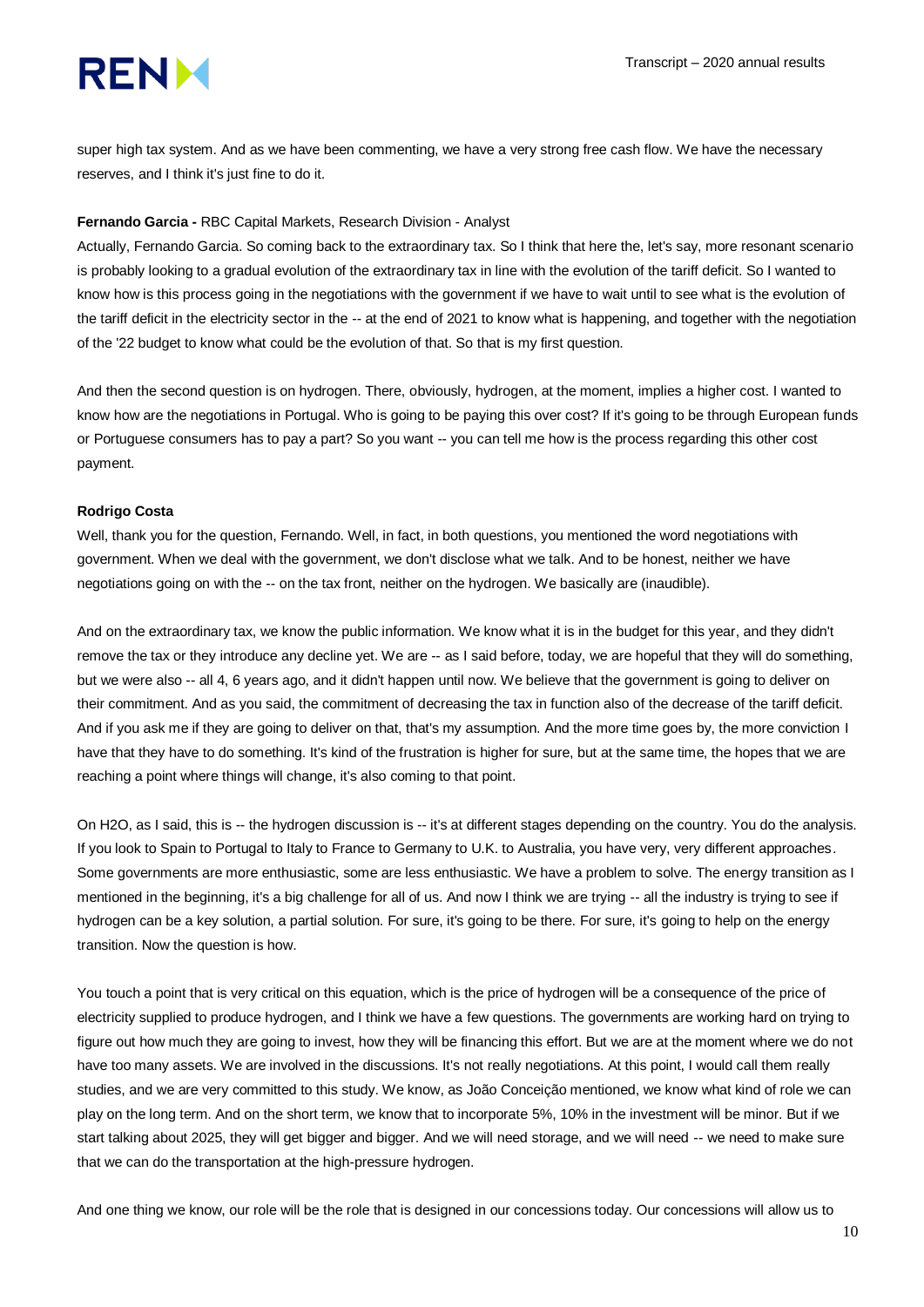take a big part on the projects. The question is now to understand how big the project will be, and nobody has the answer yet. And I think this is something that, again, the government will have to play a major role and also the European Commission.

#### **Sara Piccinini** - Mediobanca - Research Analyst

Apologize if you have answered already to some because I had some connection problems, so sorry. So the question -- the first question is, I see in your presentation in Page 5, you are talking about a negotiation stage of bilateral agreement for grid connections with the PV producers. Can you provide -- explain what this is related to and if there is any eventual upside for REN coming from this negotiation?

The second question is on the level of OpEx that we have seen for this year. Obviously, some of them are related to CapEx. But are there also any underlying costs that are higher and that we should see also for the next years?

And finally, on 2021, if you can give you -- give us the expectation regarding the corporate tax rate and the financial costs that you see, even assuming that you will issue the new green bond and also a level of investments that you expect just for 2021. I know that you will provide more details at the business plan, but for 2021 would be helpful.

#### **João Faria Conceição**

Thanks, Sara, for your question. I will try to answer the first one, and I will pass to Gonçalo for the other two. These are a new thing, this bilateral agreements is a new thing that the government foreseen regarding the solar development. And basically, what it tries to cope is to put on the generators the responsibility of paying the development of the grid instead of making the consumers do that payment.

So when you -- when we are doing these connections, we have basically developed new elements on the grid. And the only difference is that instead of being paid by the consumer, so being transferred to RAB at the value of the investment, we will be paid directly by the generators, and we will replicate with the generators exactly the same conditions that we have on the regulatory framework. And in terms of regulatory treatment, this is considered to be an investment that is fully subsidized, so it will be transferred to our asset base at value 0.

#### **Gonçalo Morais Soares**

Okay. So on your -- the other 2 questions that you have. So on costs, although there is not a specific trend, you should not expect to see costs come down. You have, as I said, this year, a few costs that were abnormally high for forest cleaning. And there are other costs, for instance, relating to insurance, insurance structure are rising due to COVID. It's not only us but other companies. So that's going to compensate that. And there's a few other costs that may go up. But for instance, if you issue a bond, that's going to be a cost that you didn't have last year. You are doing a business planning exercise, that's going to be a cost that we didn't have last year. So you'll probably see costs go up a little bit.

Relative to other issues in 2021 that you wanted to talk about. So tax rate, I'd say, is the normal tax rate. We always have kind of a normal tax rate that we anticipate, okay, in terms of effective tax rate, and that should not change versus what is normalized but not anticipate if we have abnormal recuperations of some sort. Typically, that effective tax rate is around 28.5%, okay?

The financial costs, as I told you, do not expect any major impacts from the bond issue. As I said, the bond issue is going to be to refinance the bond. That actually will only pay out in a couple of years. So the immediate substitution of funding from that funding -- from that bond is not going to be much higher cost than it is now. So what I would say you can expect is the same slightly lower average cost of debt, but we do not anticipate such a decrease as we did last year because of this. I wouldn't